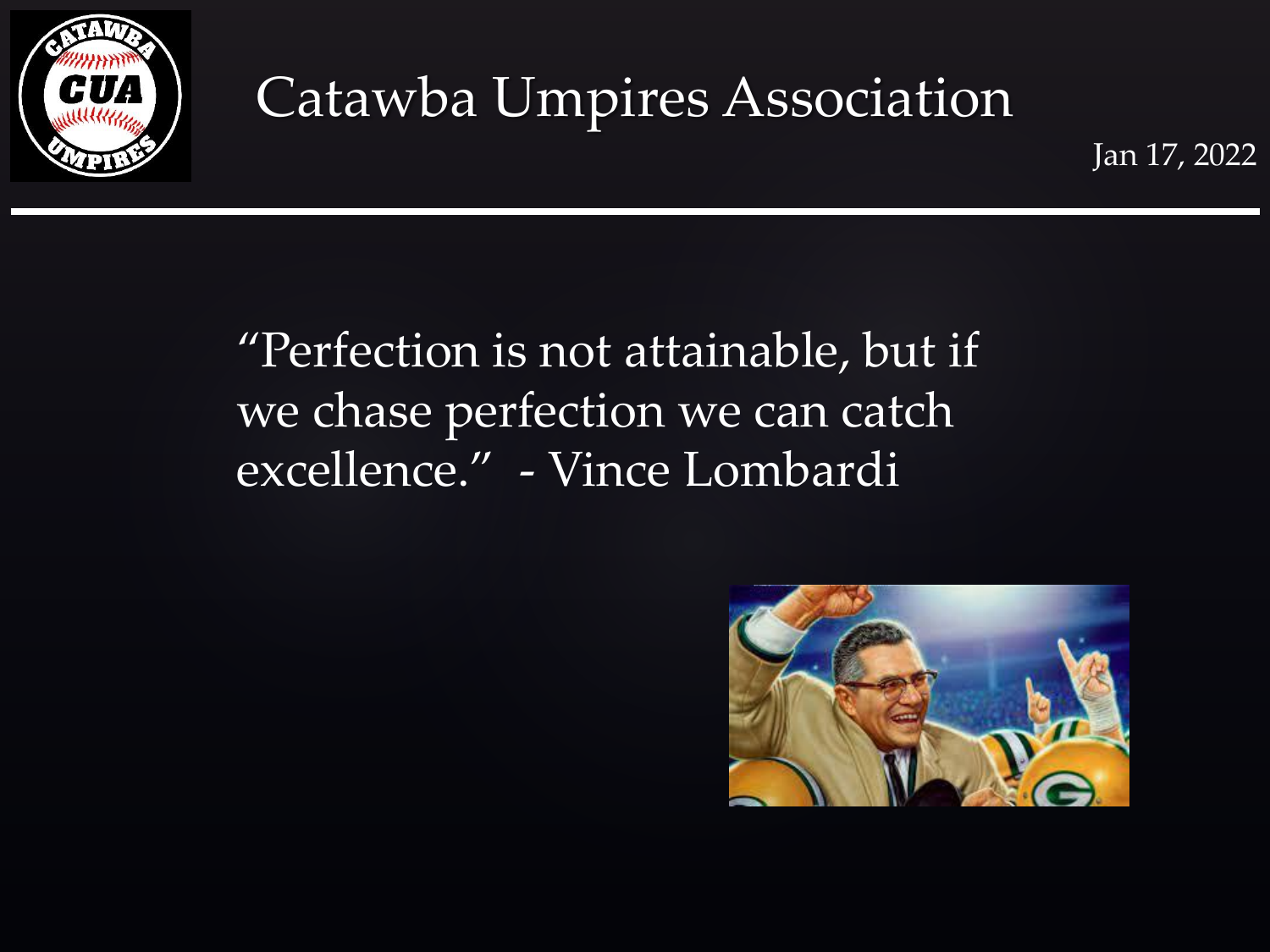

- Welcome Please Make Sure You Know How To Mute and Unmute Your Microphone
- Please Stay On Mute Unless You Are Speaking
- Numerous Items Referenced Are Available On Our Website. www.CatawbaUmpires.com
- Questions Can Be Posted In Zoom Chat Feature Or Unmute Your Mic And Ask During The Presentation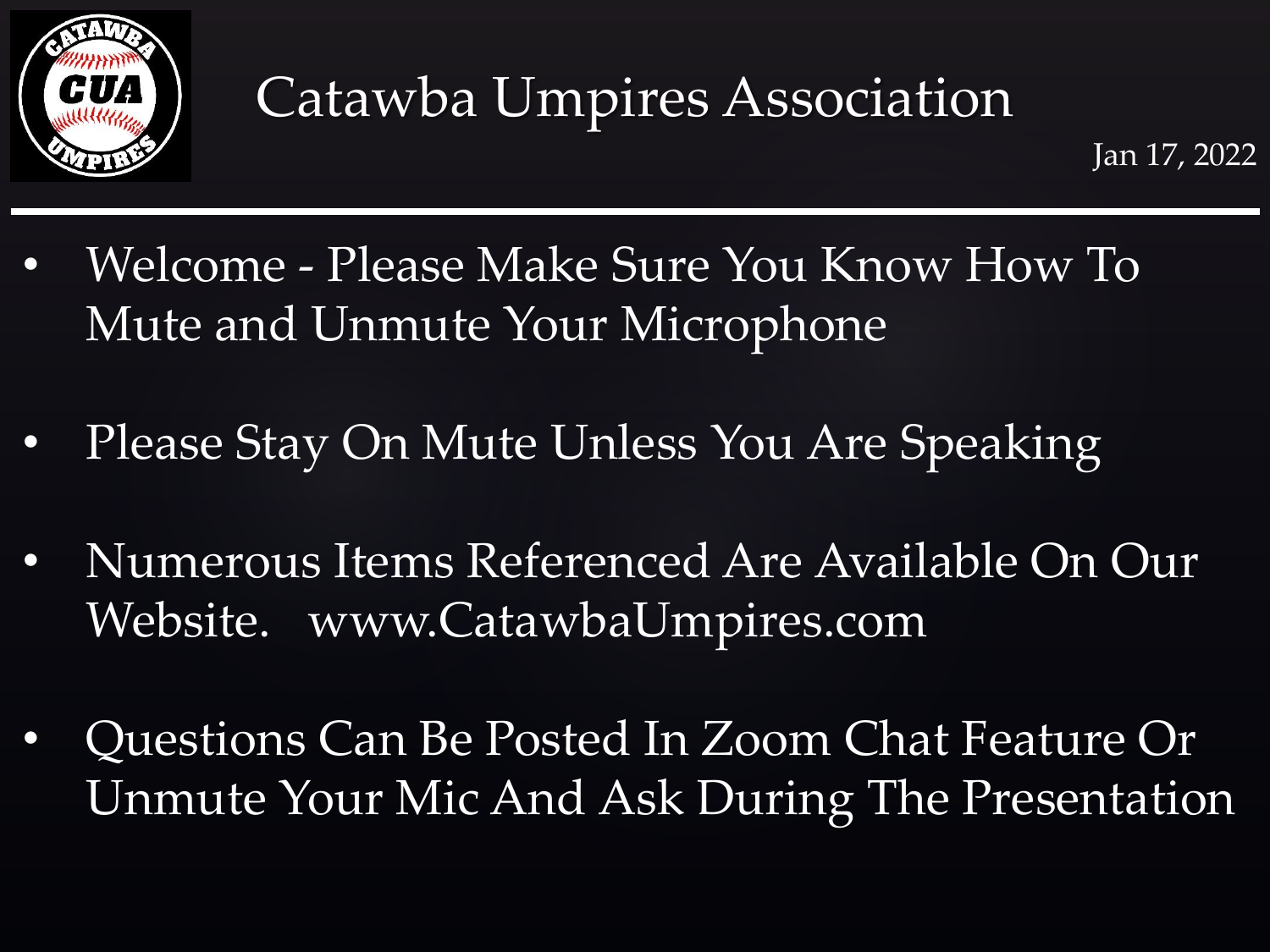

#### • What Does 2022 Look Like For SCHSL Baseball

- First Scrimmage February 7, 2022 Only Allowed 2 For Varsity
- First Preseason Game February 25, 2022
- First Regular Season Game March 7, 2022
- Playoffs Start May 3, 2022 Return to Normal Format (~4 Teams From Each Region)
- Be Prepared For Changes
	- Weather
	- Rescheduled Games Due To COVID
	- Unknown Issues
- Be FLEXIBLE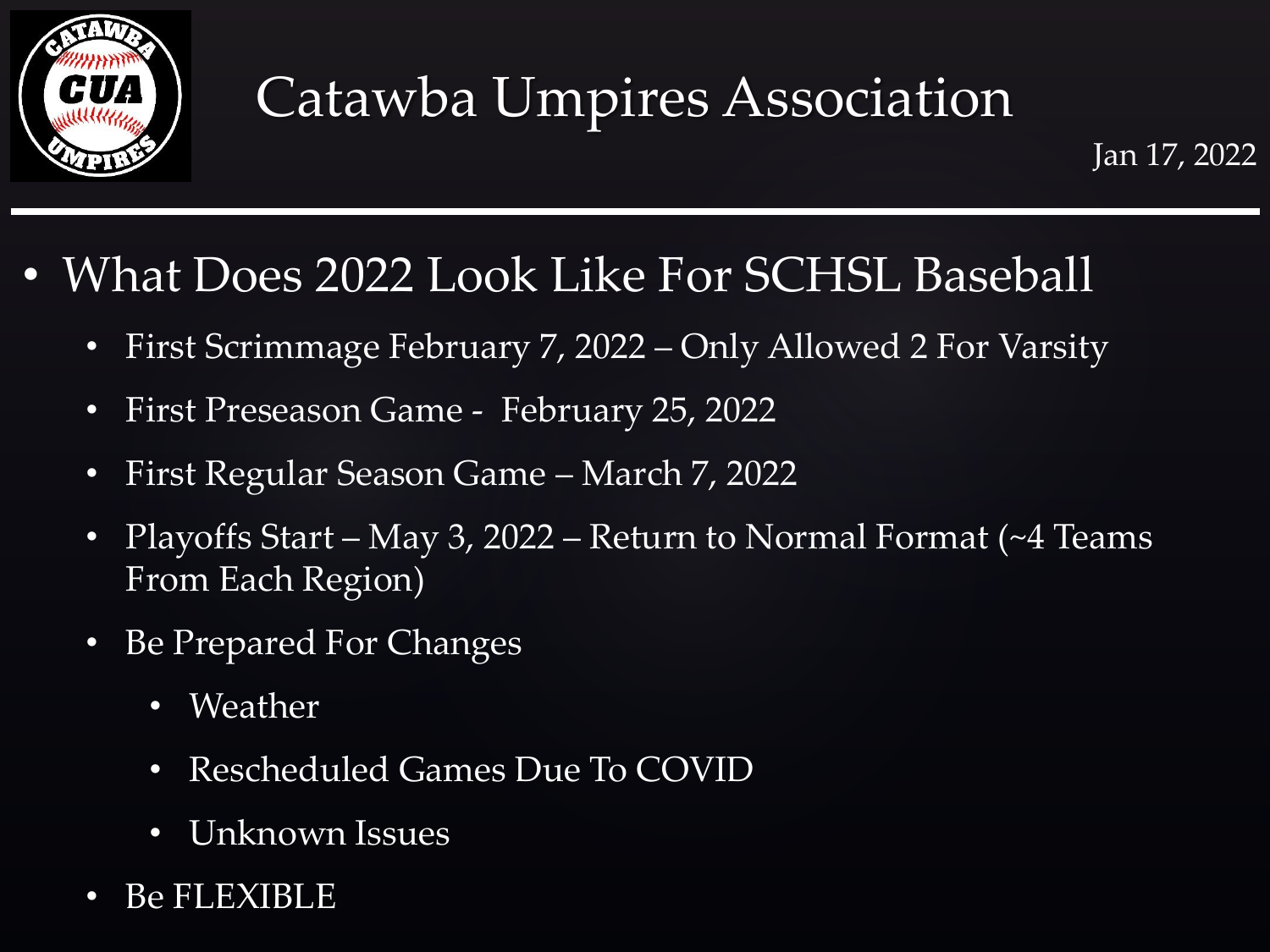

#### • First Year Officials - Registration With SCHSL

- Two Step Process
- Step 1 Initial Registration
	- Go to [www.SCHSL.org](http://www.schsl.org/)
	- Choose Officials, Become an Official, Apply to Be A HS Official <https://highschoolofficials.com/>
	- Fill Out Form Email CUA so we know the form is complete
- Step 2 Complete SCHSL Registration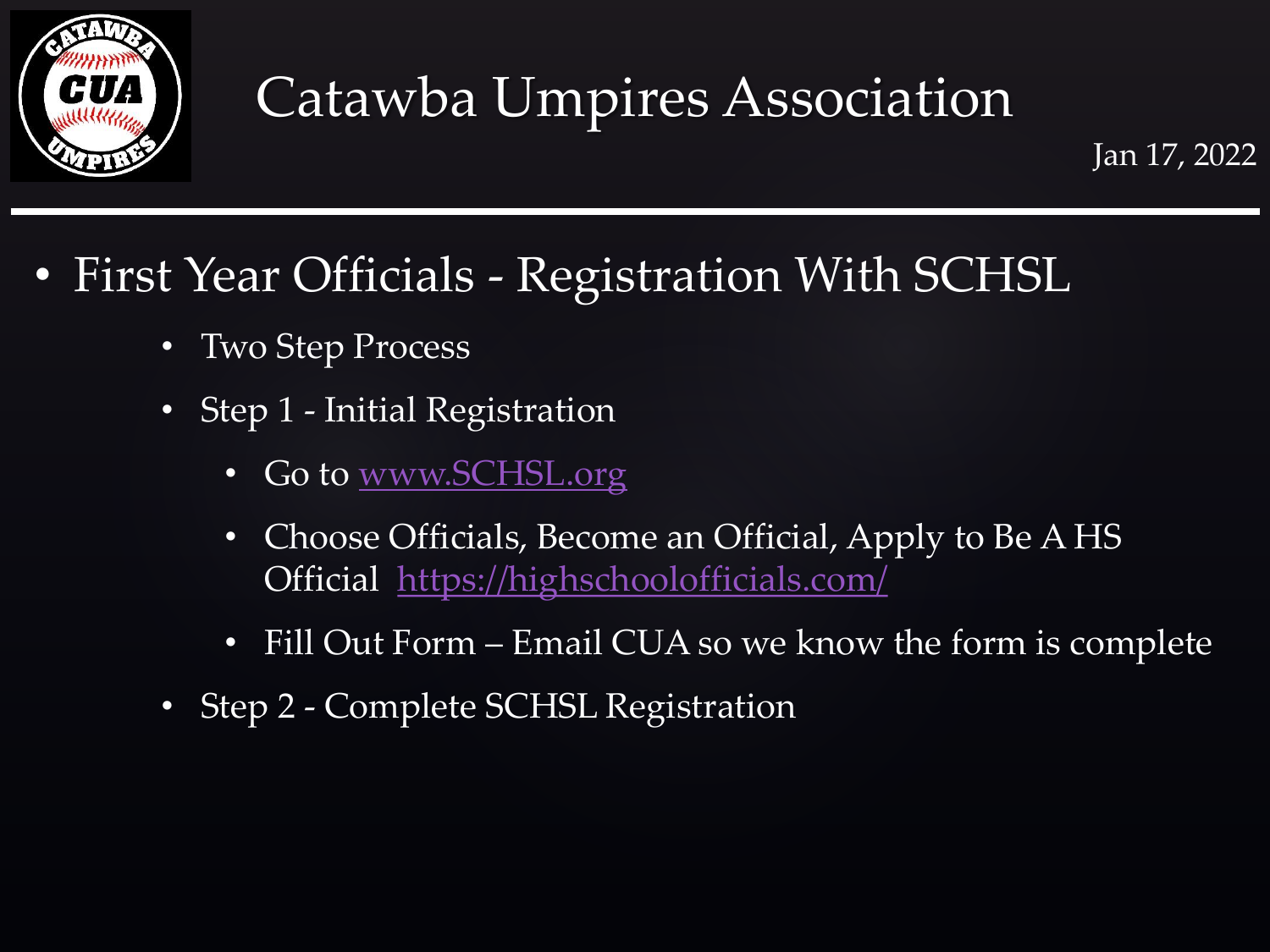

- SCHSL Registration Applies to First Year and Returning Umpires
	- Log Into Arbiter
	- Choose SCHSL Central Hub
	- Click On Registration Near Top In Black Ribbon
	- Choose 2020-21 Varsity Baseball
	- Follow Steps
	- Payment To SCHSL With Credit Card \$45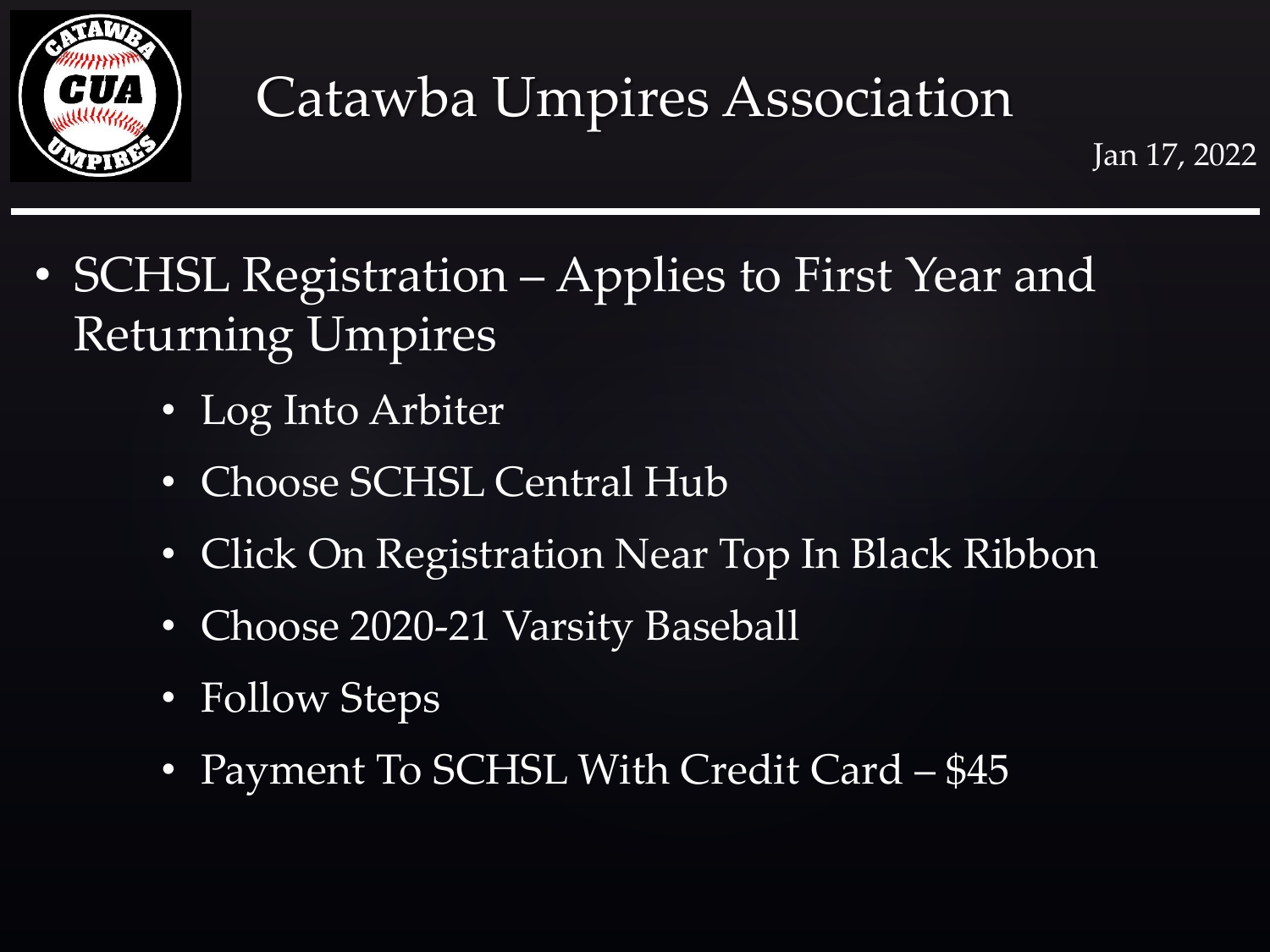

Jan 17, 2022

- Independent Contractor Agreement
	- Form Can Be Downloaded at: <https://www.catawbaumpires.com/documents>
	- Submission Of Signed Form
		- Email To: [Catawba.Umpires@gmail.com](mailto:Catawba.Umpires@gmail.com)
		- USPS Mail To:

Catawba Umpires Association Attn: Gary Keller 2536 Sturgis Road Rock Hill, SC 29730

• Do Not Text A Picture Of The Signed Document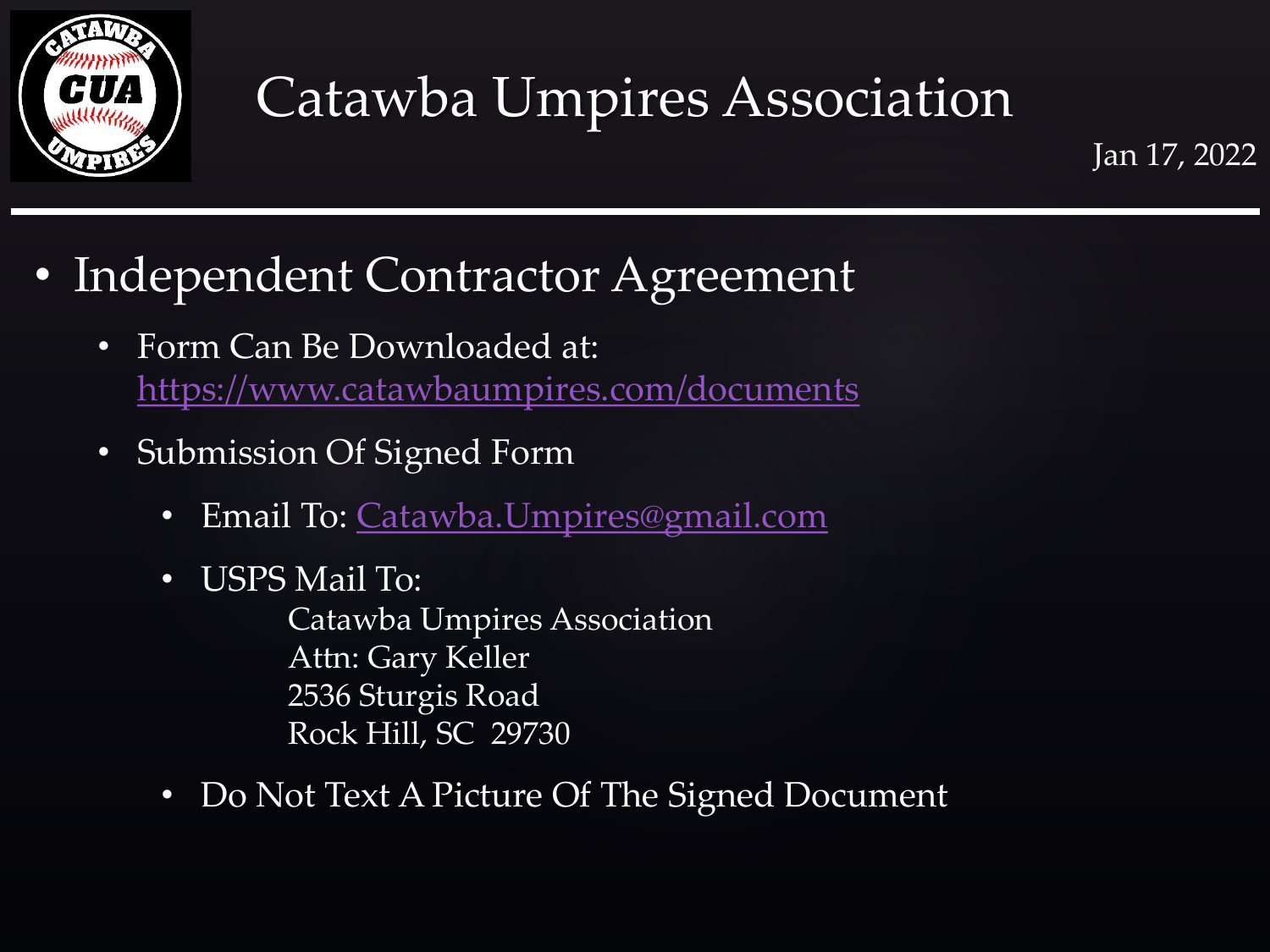

Jan 17, 2022

#### • Umpire Uniform Requirements

- [www.catawbaumpires.com/documents](http://www.catawbaumpires.com/documents)
- CUA Hat
- Jersey Options
- Jacket Options
- Charcoal Gray Pants
- Plate And Base Shoes
- Black Belt And Black Socks
- 10% Discount at [www.PurchaseOfficials.com](http://www.purchaseofficials.com/)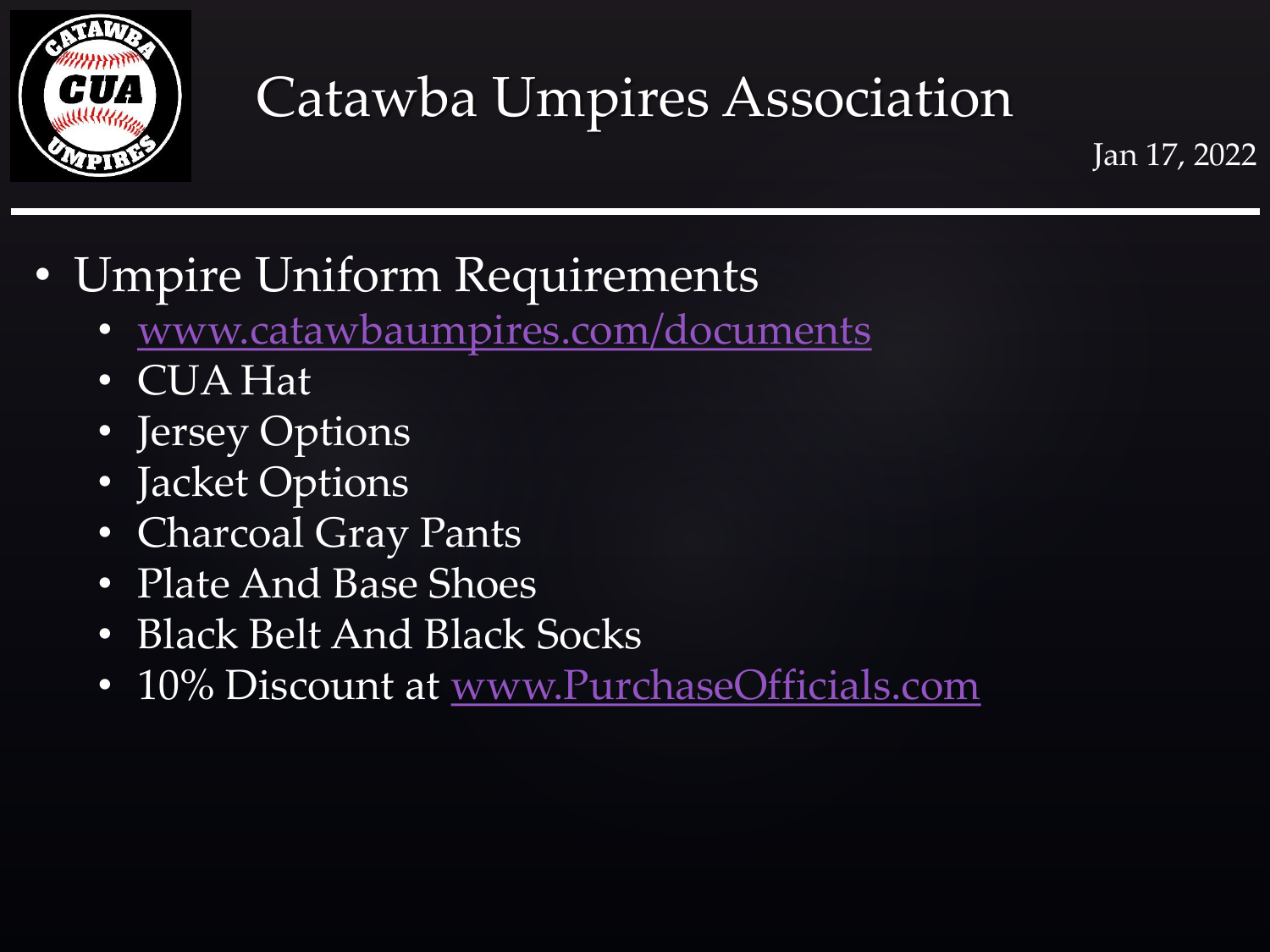

- 2022 Game Fees
	- SCHSL Games
		- Varsity \$65 Plus Mileage (\$74 Minimum) \$5 Increase from 2021
		- Sub-Varsity \$54 Plus Mileage (\$63 Minimum) \$4 Increase
	- Clover Rec League
		- \$65 Game
		- All Games are Double Headers
		- 80 Minute Time Limit or 6 Innings
	- Weekend Tournaments
		- Due to lack of commitment and follow thru in 2021 we will not be booking any weekend tournaments in 2022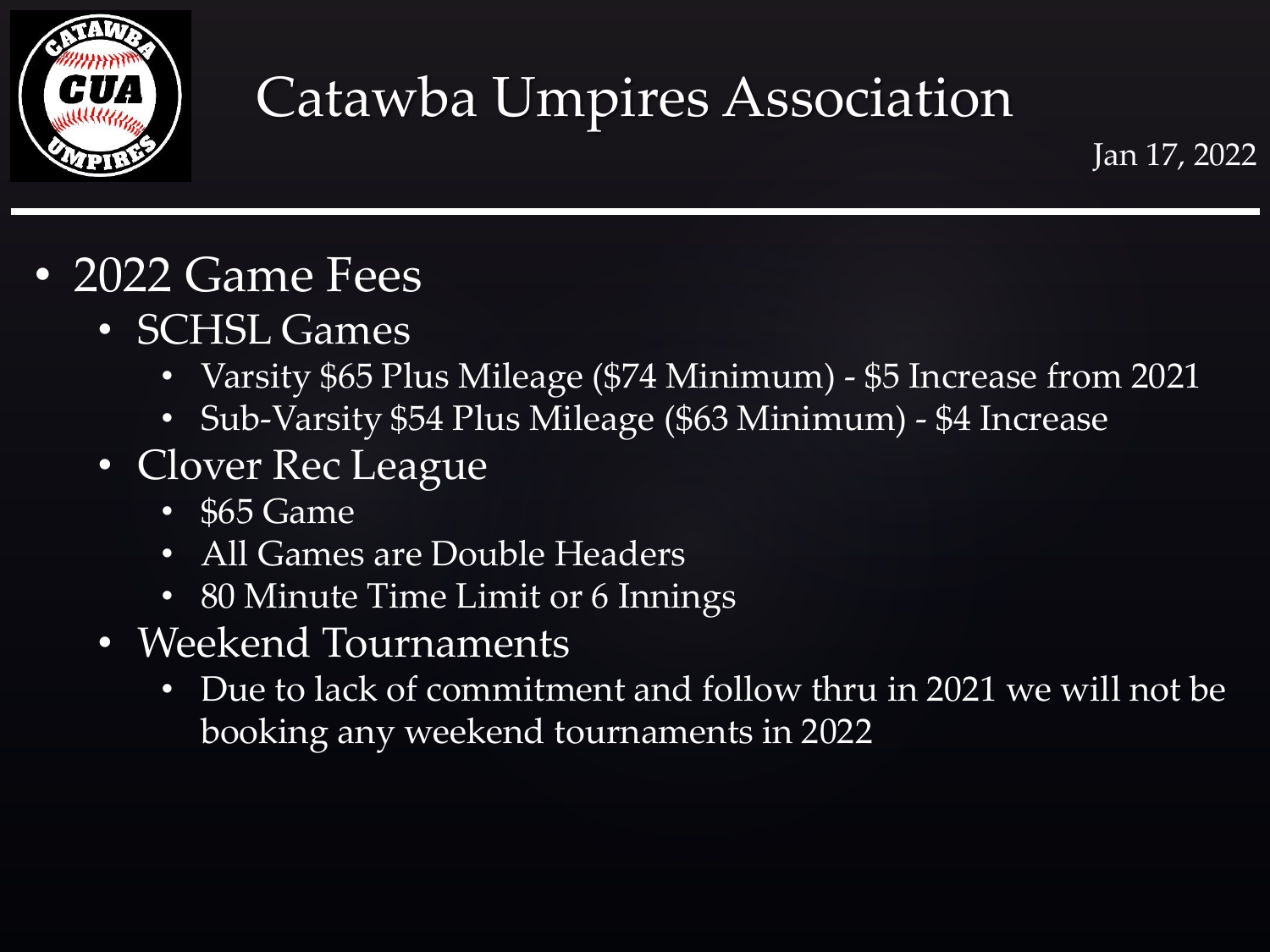

Jan 17, 2022

#### • 2021 Catawba Umpires Booking Fees

- \$80 Covers all Games for Spring 2022
- Fee Is Due On Or Before 2/15/2022
- \$10 Late Fee Applies if Received After 2/15/2022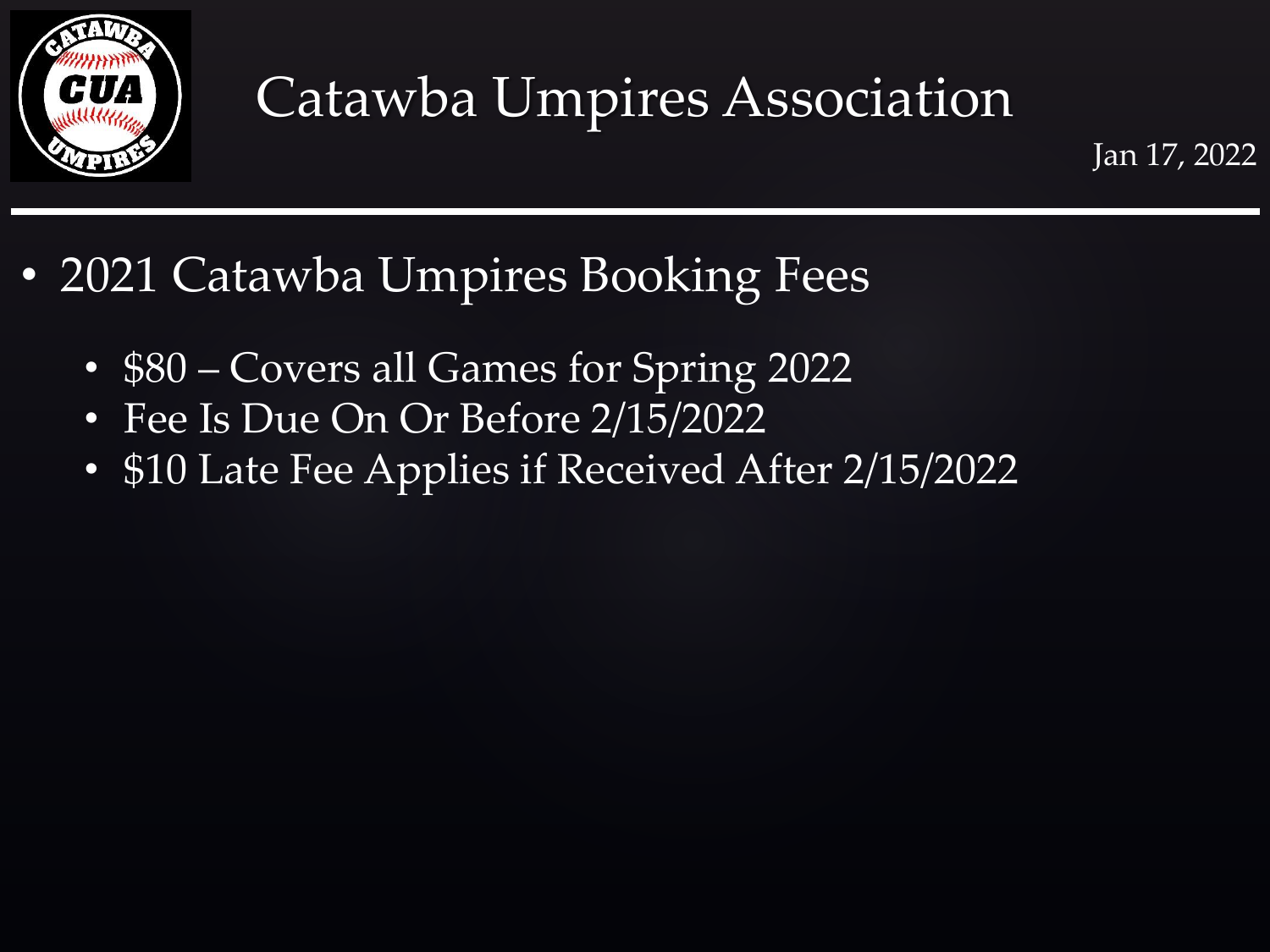

Jan 17, 2022

- 2021 Catawba Umpires Booking Fee
	- How to Pay CUA Booking Fee
		- USPS Mail To:

Catawba Umpires Association Attn: Gary Keller 2536 Sturgis Road Rock Hill, SC 29730 (Send check or money order - DO NOT SEND CASH)

- Venmo: Gary-keller-9
- Apple Pay: 704-506-9520
- PayPal: [gary-keller@outlook.com](mailto:gary-keller@outlook.com)
	- Select "Sending to a Friend" to avoid PayPal fees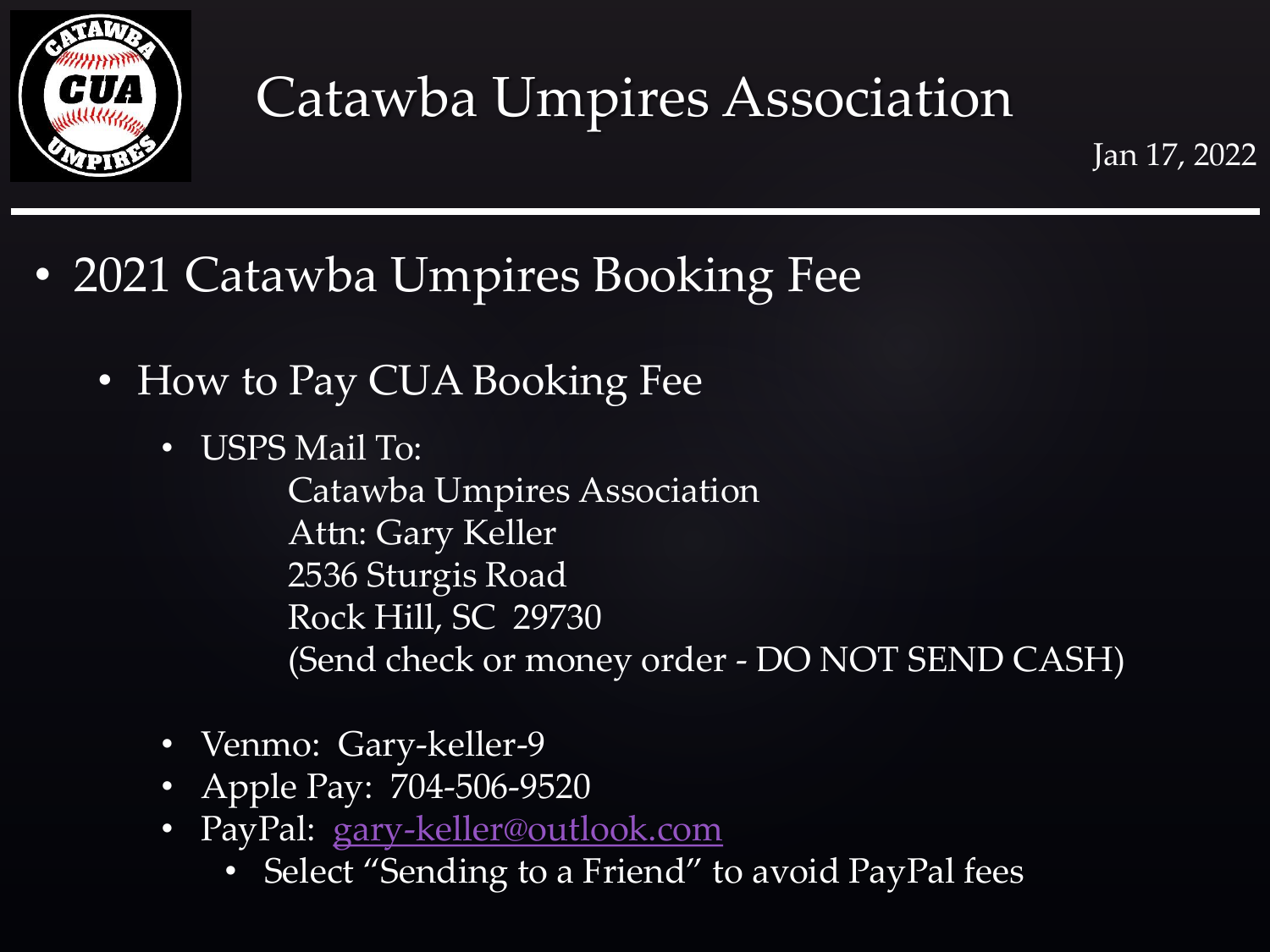

- 2022 Rule and Case Books
	- USPS Will Be Used to Distribute
	- Ensure Address is Correct in Arbiter
	- Mailed Once Booking Fee and SCHSL Registration is Complete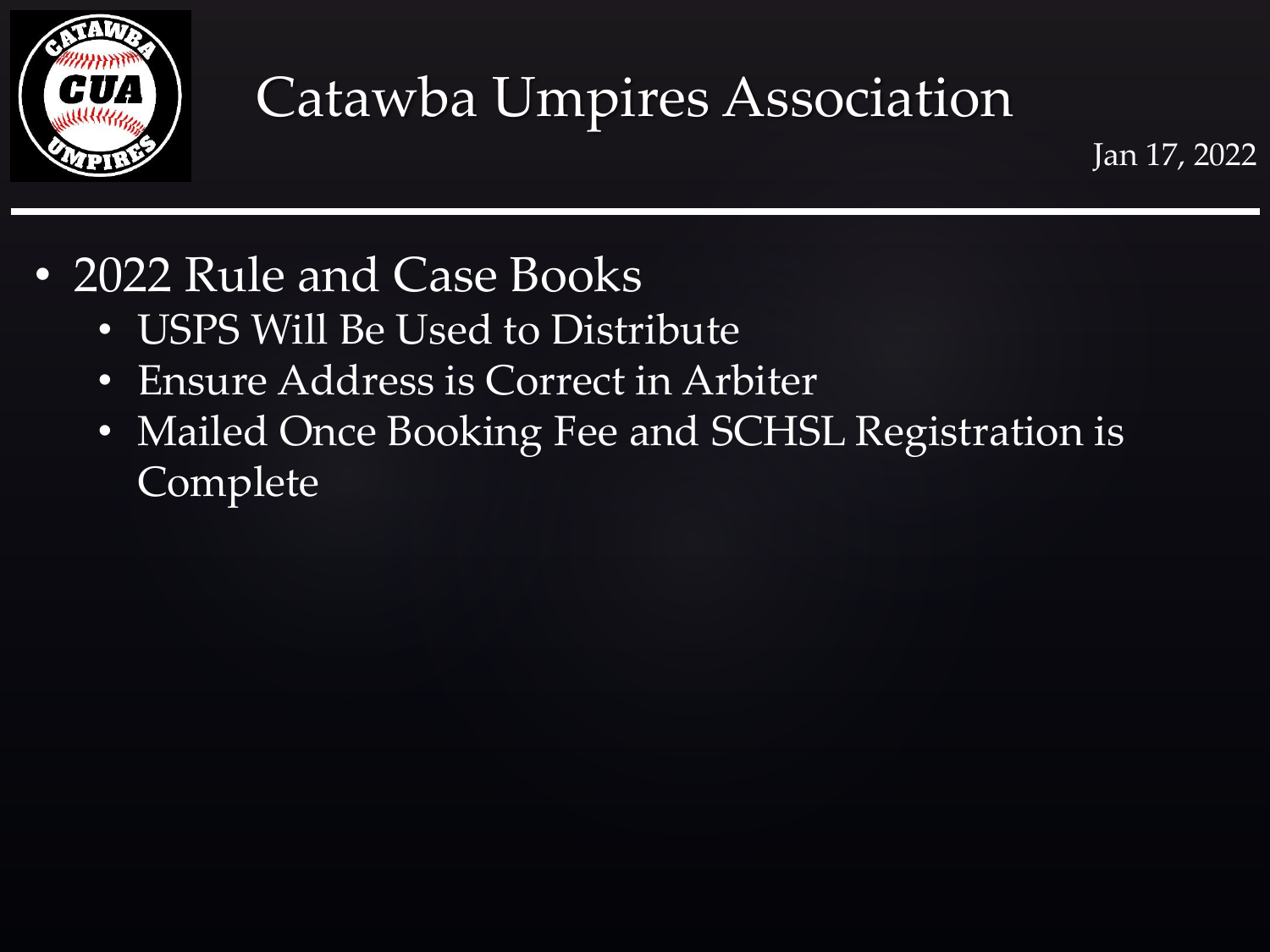

- Umpire Checklist Items To Be Completed
	- SCHSL Registration(s) And Credit Card Payment
	- Catawba Booking Fee
	- Independent Contract Form is Completed And Submitted
	- Buy Needed Uniform Items
	- Take Online Test February 2022 (More Info Later)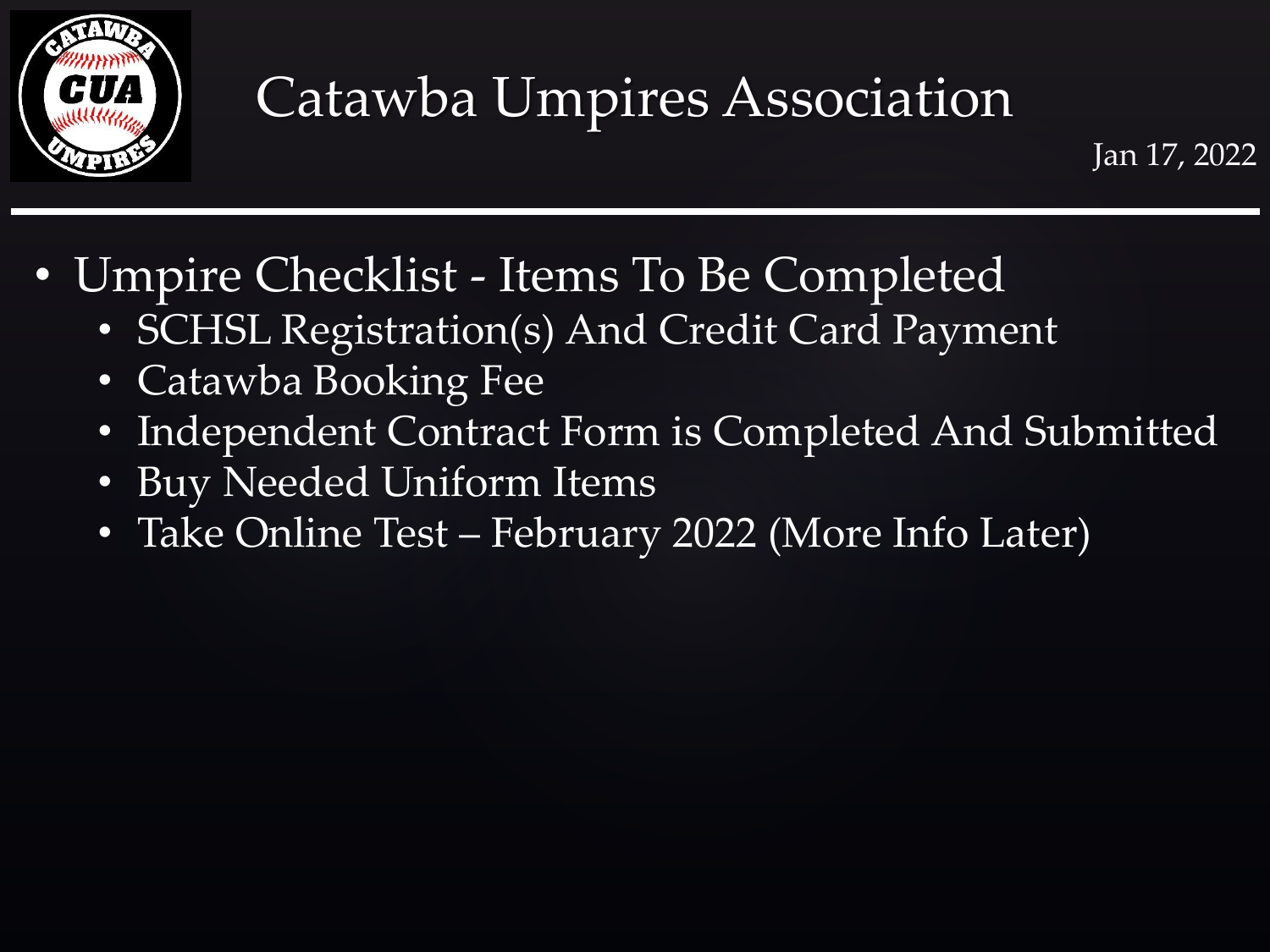

- Review of 2022 Rules Changes
	- Rule 6-1-1 Pitcher shall take or simulate taking the sign from the catcher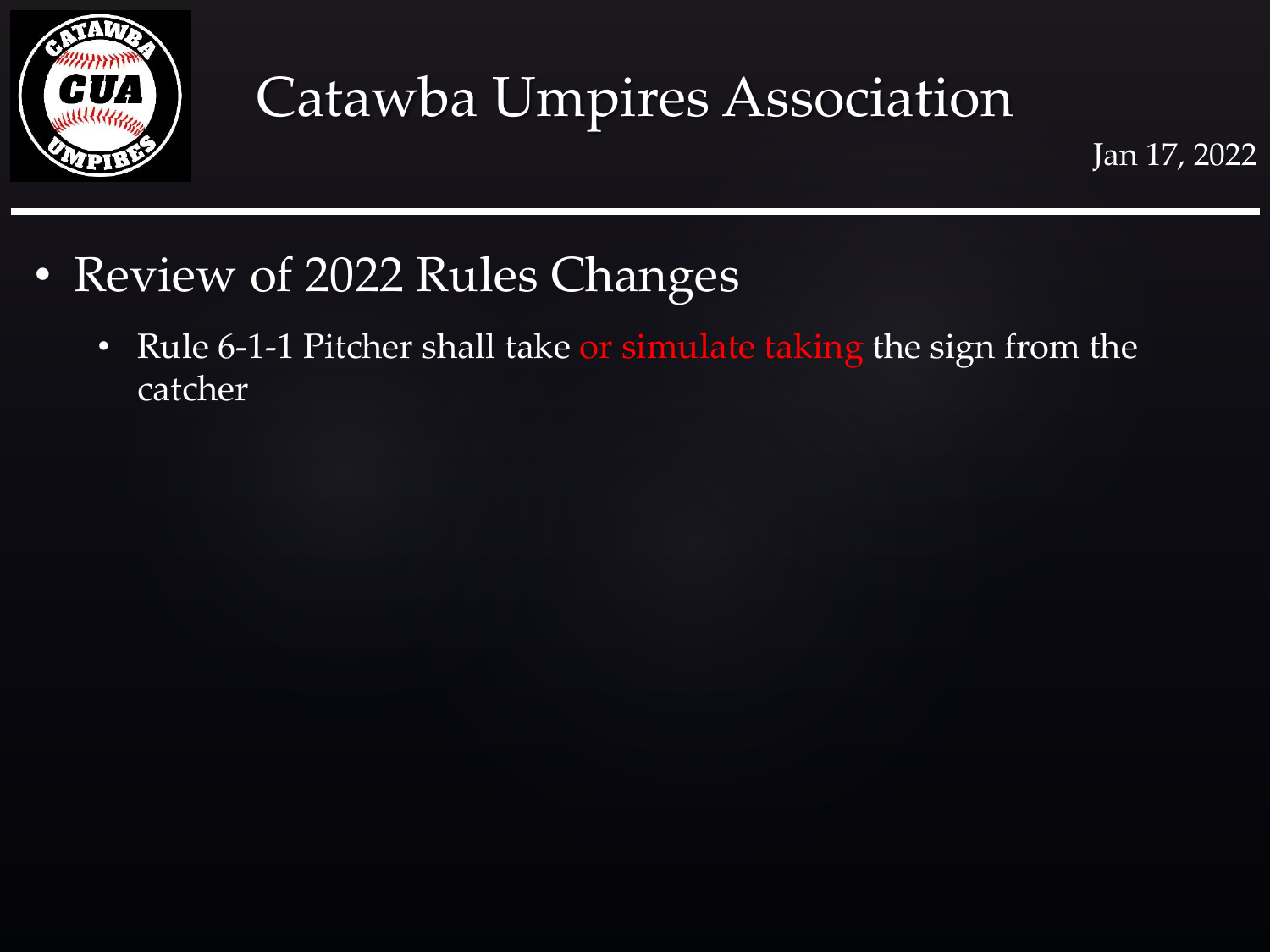

- Points of Emphasis (SCHSL)
	- Sportsmanship
	- Behavior and Bench Jockeying Stop it as soon as it starts
	- Stop large gatherings at home plate after HR and/or scoring play
	- Use of props Dugout only
	- The baseballs and catcher's chest protectors shall meet the current NOCSAE baseball standards and have the logo. - We do not check equipment before games. We will only inspect equipment as a result of a request by a head coach.
	- No coaches or players outside the dugout except defensive players, base coaches, batter, runners and on deck.
	- Stop profanity directed at Opposing Coaches/Players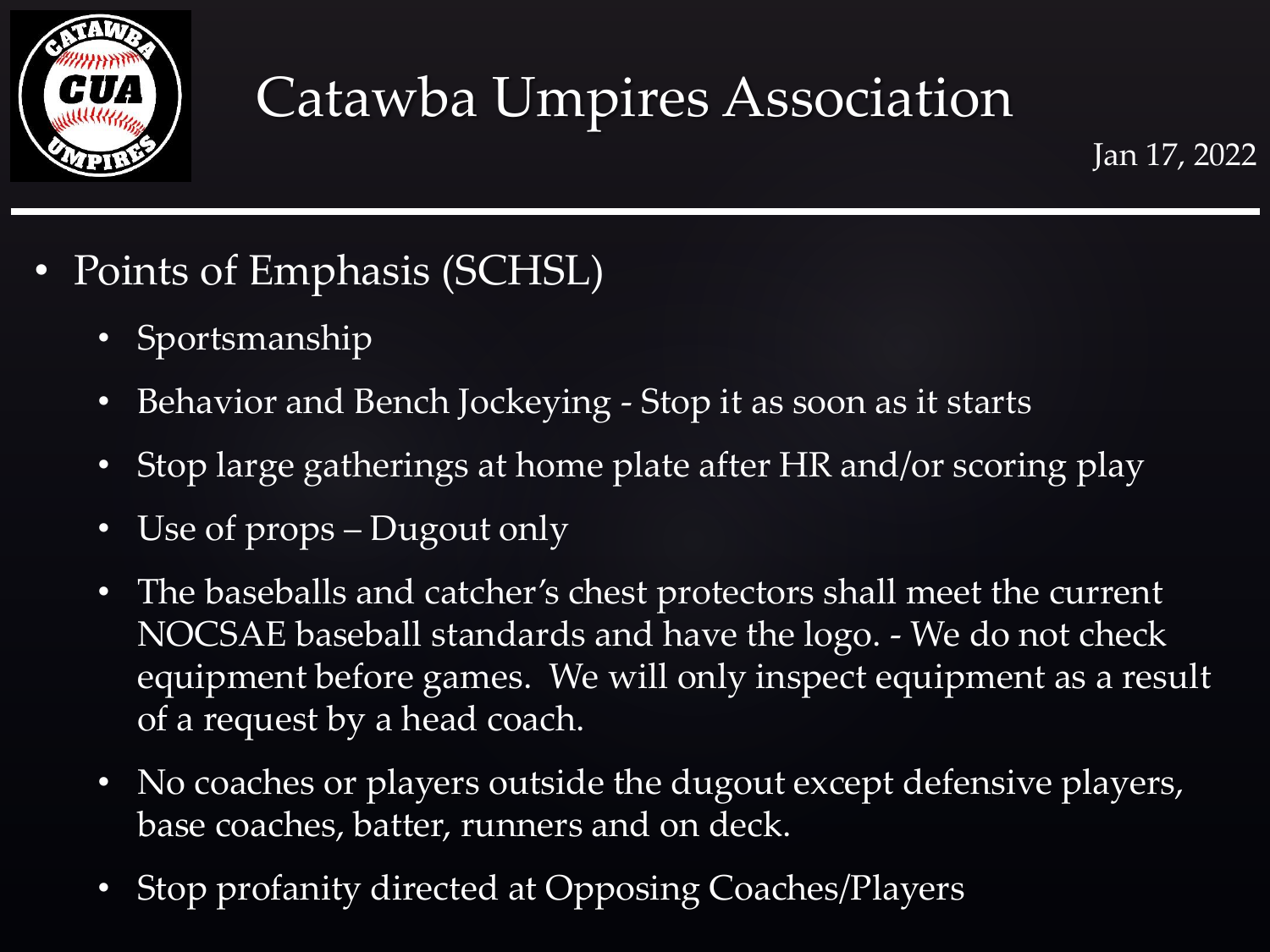

- SCHSL Rule Reminders:
	- Game Ends By Run Rule:
		- 15 After 3 Innings (2½ If Home Team Is Ahead)
		- 10 After 5 Innings (4½ If Home Team Is Ahead)
	- No Dead Ball Appeal
		- Umpire Waits Until All Action Completed
		- Calls Time
		- Enforces Penalty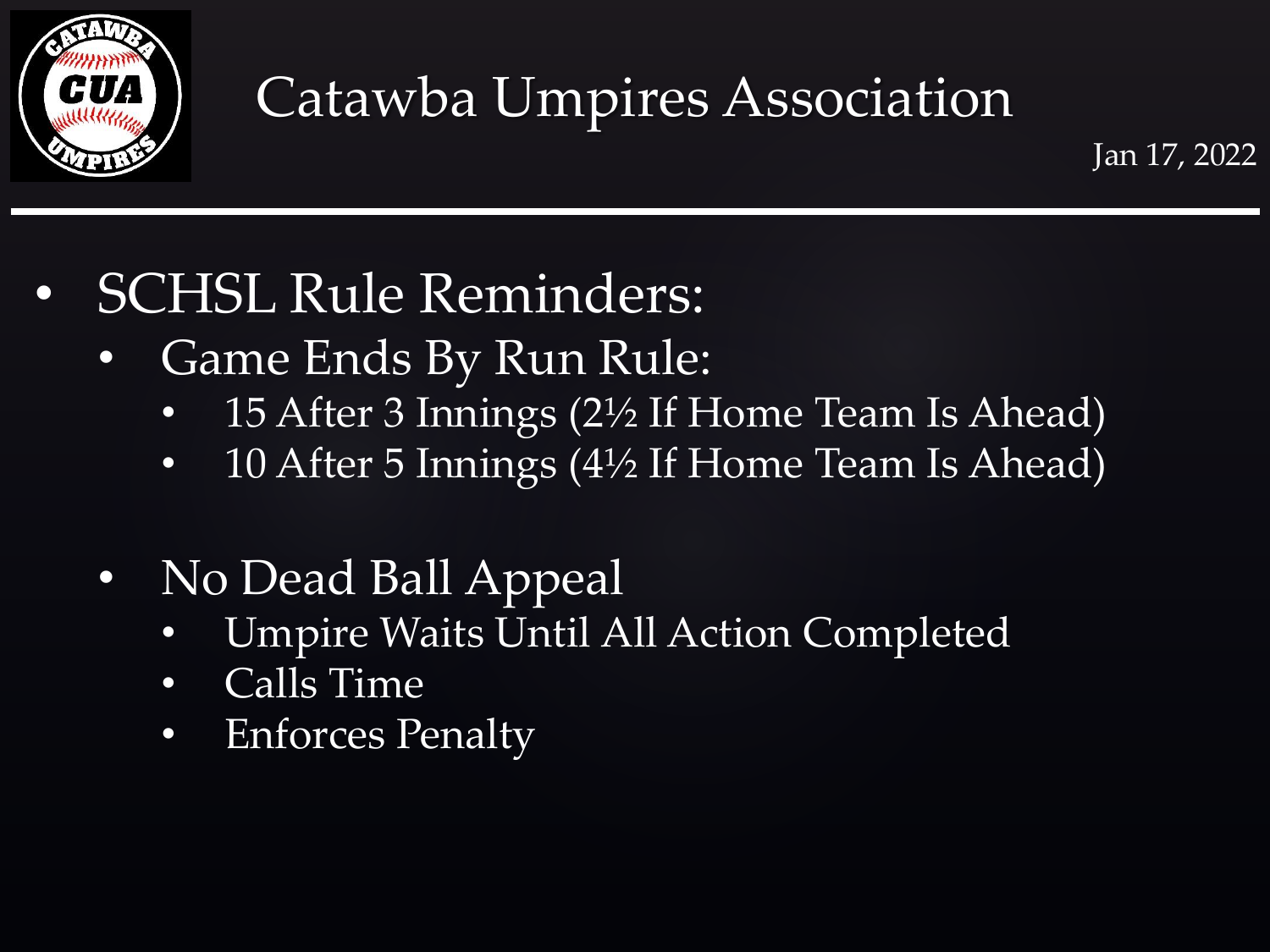

- Batter Interference with Catcher on Steal Plays
	- Videos
		- <https://www.youtube.com/watch?v=9BkYWMOaxoc>
		- <https://www.youtube.com/watch?v=e4oH0MwMsZ4>
		- <https://www.youtube.com/watch?v=tb0M6wnzGfU>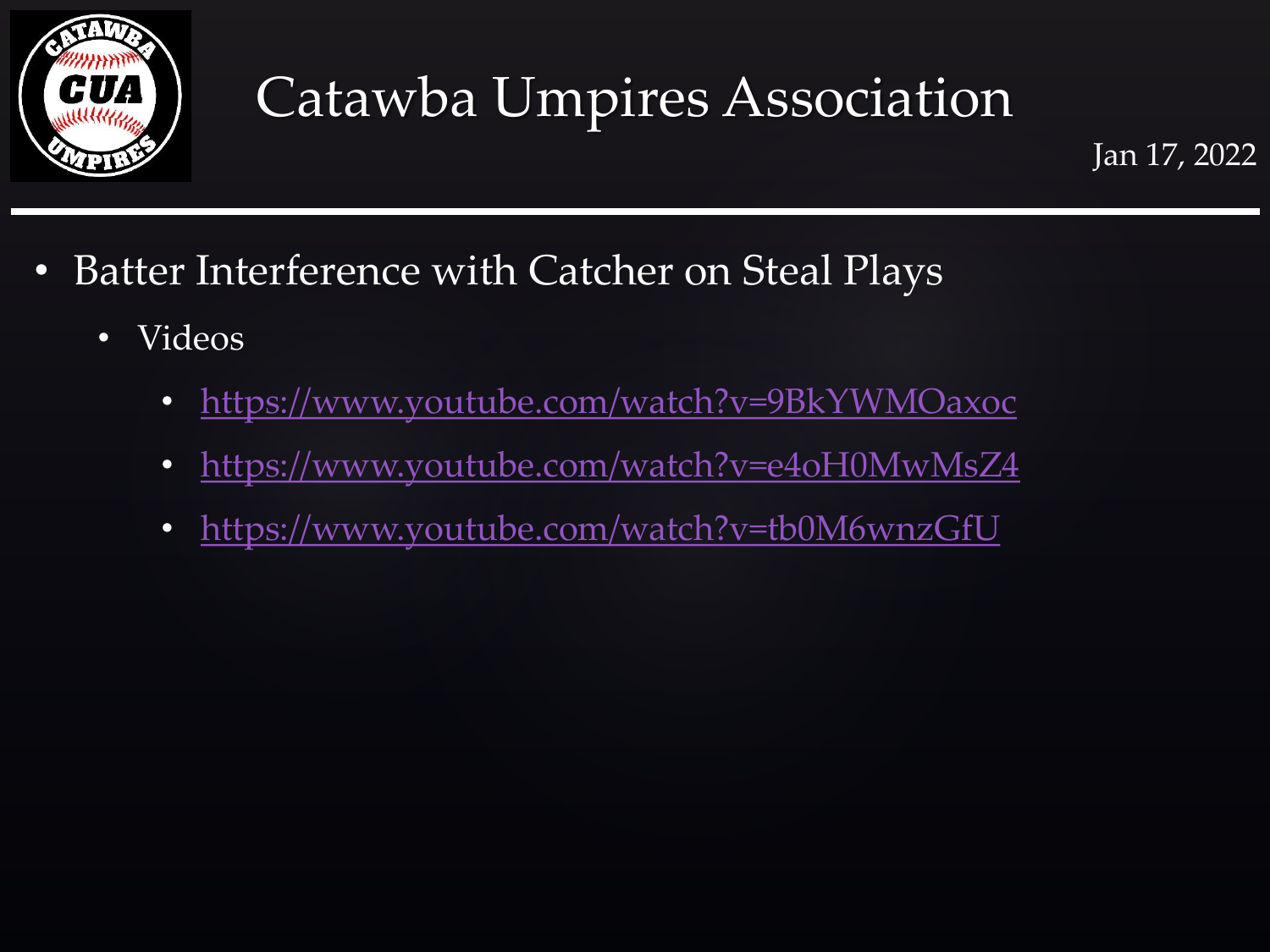

- Batter Interference with Catcher on Steal Plays Rule 7-3-5
	- Ruling
		- Let the play complete. If initial throw retires runner, ignore the interference. If not, call Time, batter is out, runners return.
		- If the pitch is strike 3: Let the play complete. If initial throw retires runner, ignore the interference. If not, call Time, batter is already out on strike 3, rule runner out all other runners return.
		- Contact between F2 and Batter is not necessary
	- Umpire Responsibilities
		- HP Call interference as soon as you see it. You will most like get a visit from a coach, use rule book terminology to explain the play and ruling.
		- Base Umpire the steal play, your safe or out call is important as interference may or may not be ignored